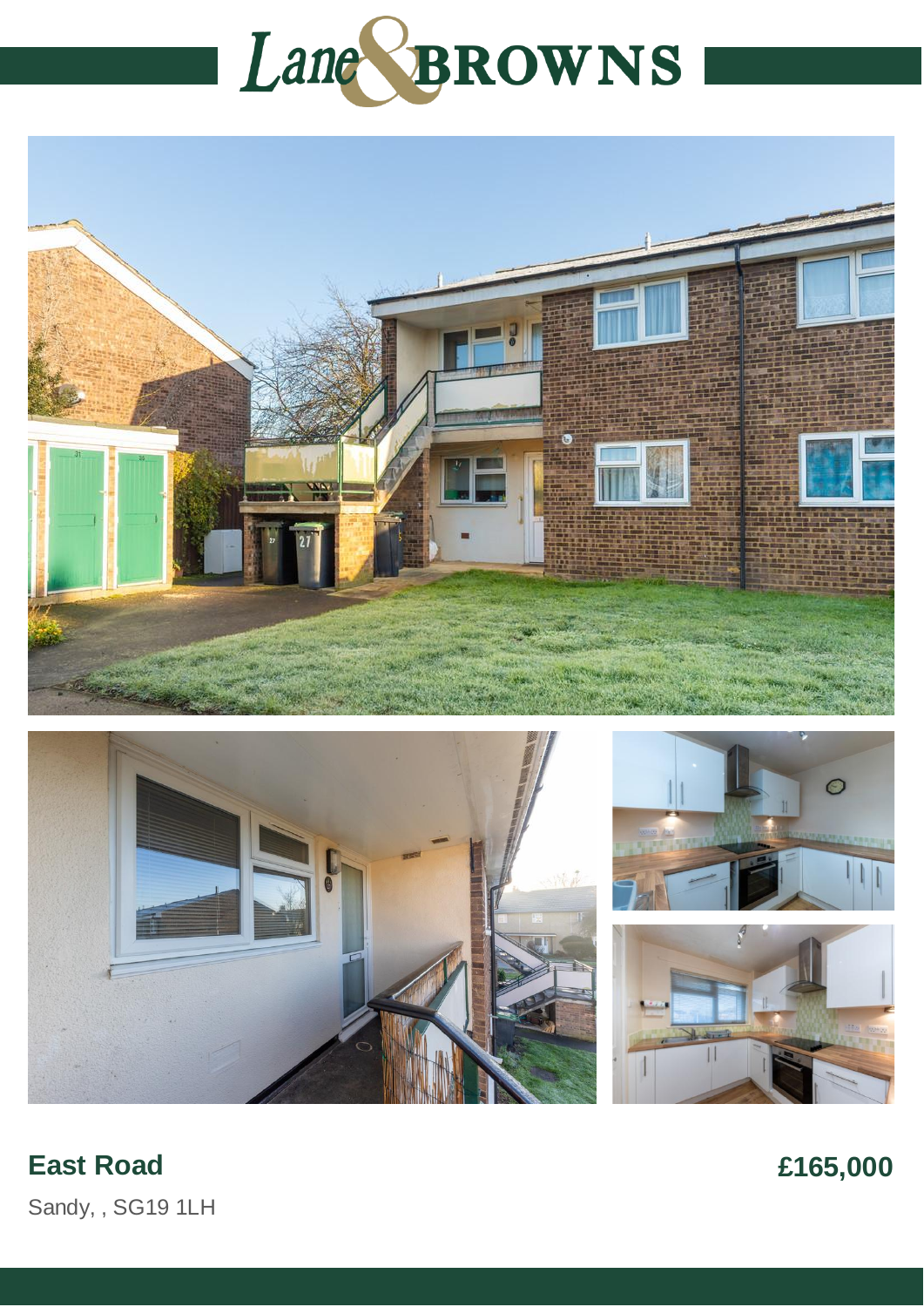## Property Features

- CHAIN FREE
- Two bedrooms
- Close to town centre & Train station
- Quiet location
- Well Presented

## Full Description

- First floor
- Excellent first time buy or investment
- Built in appliances
- Refitted kitchen

\*\* CHAIN FREE\*\* An excellent opportunity to purchase this spacious two bedroom first floor apartment, offered to the market in excellent condition, benefitting from a generous 18ft lounge and 16ft master bedroom and ideally situated within a short walk of the town centre.

This property briefly boasts entrance hall, Lounge/diner, fitted kitchen, re-fitted shower room, two bedrooms and ample storage

Further benefits from uPVC double glazing throughout, gas to radiator central heating, and communal gardens with brick built outside storage cupboard. this ideal first time or investment buy must be viewed early to avoid disappointment.

ENTRANCE HALL

KITCHEN Refitted with gloss units and built in appliances

LOUNGE 18' 0" x 10' 5" (5.49m x 3.18m)

MASTER BEDROOM 16' 4" x 8' 8" (4.98m x 2.64m)

BEDROOM 9' 7" x 9' 7" (2.92m x 2.92m)

**BATHROOM** Refitted white suite

**EXTERNALLY** Communal grass areas, brick/bike store







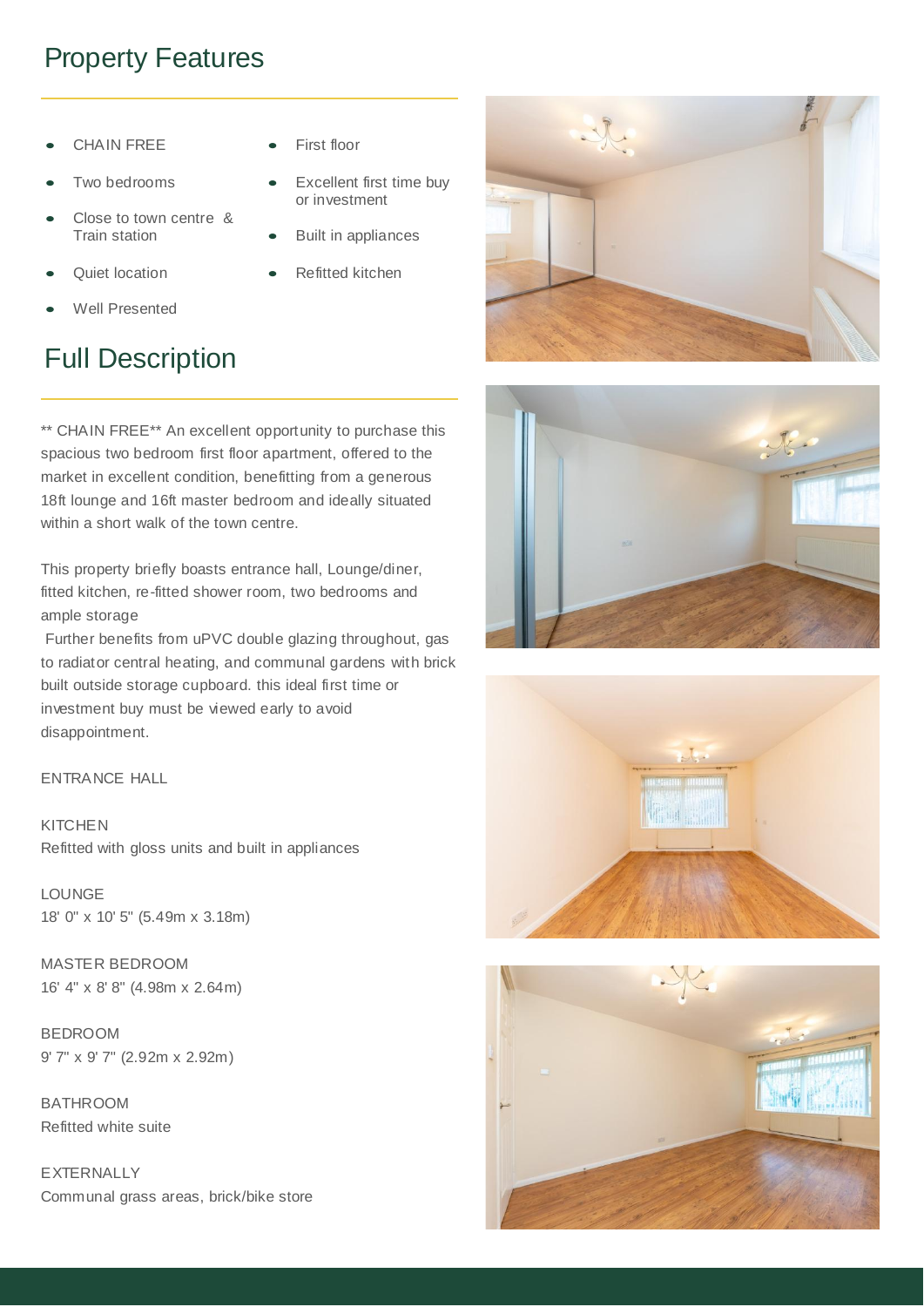





LEASE INFORMATION 93 years remaining The Ground Rent was £10 The service charge for 2020/21 was £104.15.